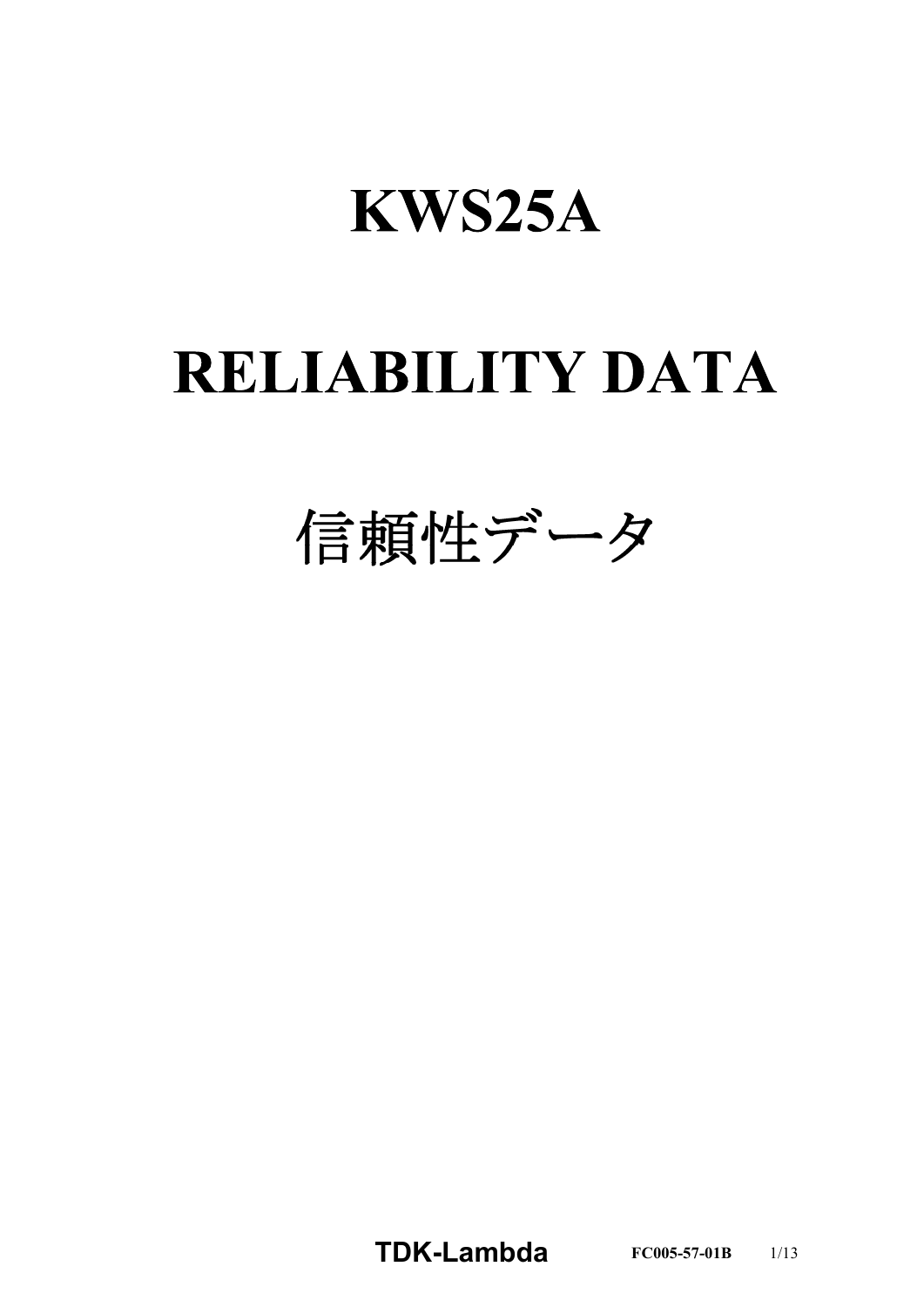### **INDEX**

| ۰, |
|----|

|                                                               | $3 - 4$ |
|---------------------------------------------------------------|---------|
|                                                               | $5 - 7$ |
| 3. 主要部品温度上昇值 Main Components Temperature Rise △T List ………………… | 8       |
| 4. 電解コンデンサ推定寿命計算値 Electrolytic Capacitor Lifetime ……………………    | 9       |
| 5. アブノーマル試験 Abnormal Test ……………………………………………………                | 10      |
|                                                               | 11      |
| 7. ノイズシミュレート試験 Noise Simulate Test …………………………………………           | 12      |
|                                                               | 13      |

\* 試験結果は、代表データでありますが、全ての製品はほぼ同等な特性を示します。 従いまして、以下の結果は参考値とお考え願います。

Test results are typical data. Nevertheless the following results are considered to be reference data because all units have nearly the same characteristics.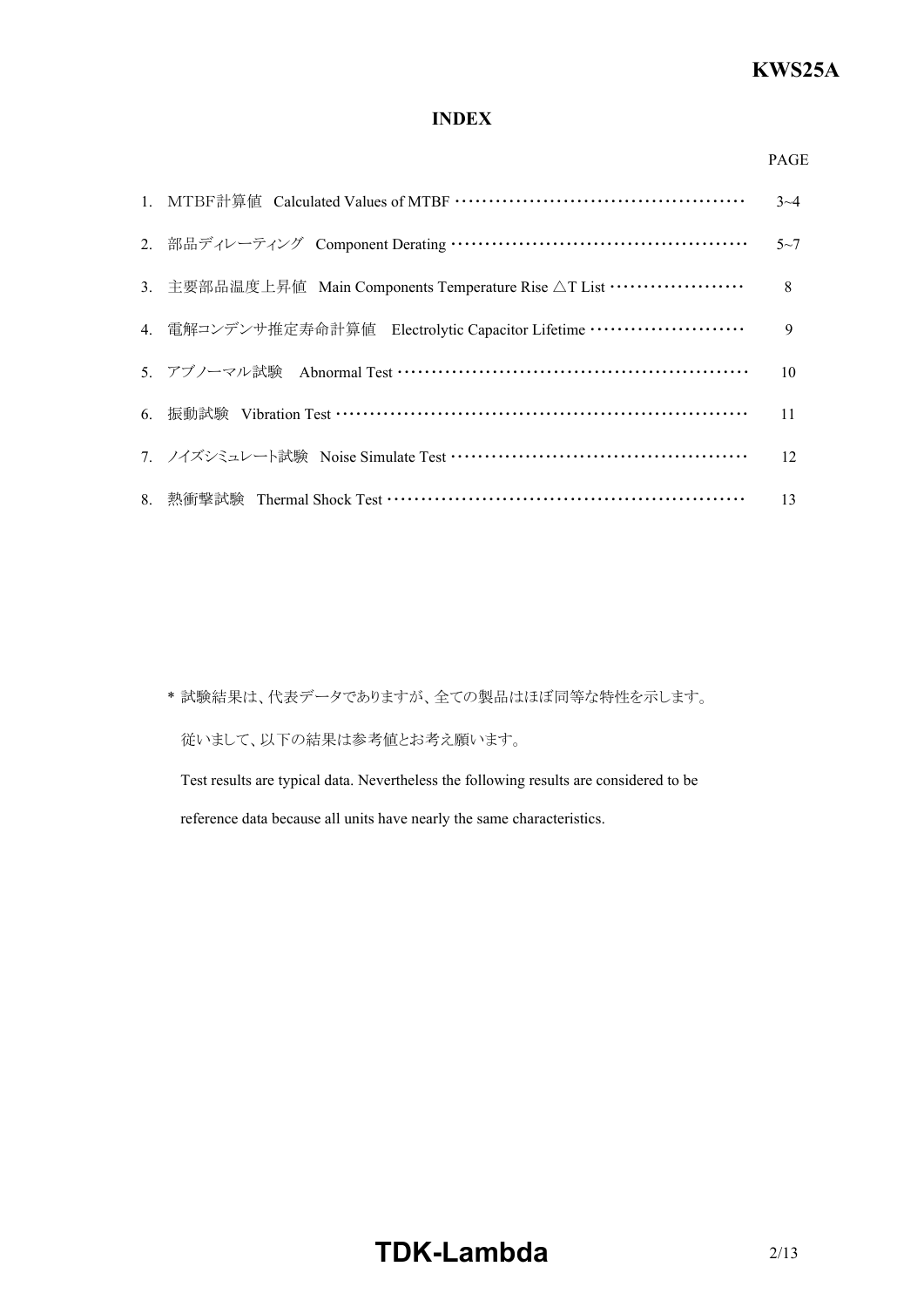### *RWS 50B600B Series* **KWS25A**

### **1. MTBF Calculated Values of MTBF**

### **(1) MTBF Parts stress reliability projection MTBF**

#### **MODEL : KWS25A-24**

### **算出方法 Calculating Method**

Telcordiaの部品ストレス解析法(\*1)で算出されています。

故障率λssは、それぞれの部品ごとに電気ストレスと動作温度によって決定されます。 Calculated based on parts stress reliability projection of Telcordia (\*1). Individual failure rate  $\lambda_{SS}$  is calculated by the electric stress and temperature rise of the each part.

> \*1: Telcordia document "Reliability Prediction Procedure for Electronic Equipment" (Document number SR-332, Issue3)

<算出式>

$$
MTBF = \frac{1}{\lambda_{equip}} = \frac{1}{\pi_E \sum_{i=1}^{m} (N_i \cdot \lambda_{ssi})} \times 10^9 \text{ H, (Hours)}
$$

$$
\lambda_{ssi} = \lambda_{Gi} \cdot \pi_{Qi} \cdot \pi_{Si} \cdot \pi_{Ti}
$$

| $\lambda_{\text{equip}}$ | : 全機器故障率(FITs) Total equipment failure rate (FITs = Failures in 10 <sup>9</sup> hours) |
|--------------------------|----------------------------------------------------------------------------------------|
| $\lambda_{\mathrm{G}i}$  | :i 番目の部品に対する基礎故障率 Generic failure rate for the ith part                                |
| $\pi_{\text{O}i}$        | :i 番目の部品に対する品質ファクタ Quality factor for the ith part                                     |
| $\pi_{S_i}$              | :i 番目の部品に対するストレスファクタ Stress factor for the ith part                                    |
| $\pi_{Ti}$               | :i 番目の部品に対する温度ファクタ Temperature factor for the ith part                                 |
| m                        | : 異なる部品の数 Number of different part types                                               |
| $N_i$                    | :i 番目の部品の個数 Quantity of ith part type                                                  |
| $\pi_E$                  | :機器の環境ファクタ Equipment environmental factor                                              |

### **MTBF MTBF Values**

| 条件 Conditions                 |                                 |                            |                                       |
|-------------------------------|---------------------------------|----------------------------|---------------------------------------|
| ・入力電圧<br>: 230VAC             |                                 | ・出力電圧、電流                   | : $24VDC$ , $1.1A(100\%)$             |
| Input voltage                 |                                 | Output voltage $&$ current |                                       |
| ・環境ファクタ : GB (Ground, Benign) |                                 | ・取付方法                      | :標準取付 A                               |
| Environmental factor          |                                 |                            | Mounting method : Standard mounting A |
| SR-332, Issue3                |                                 |                            |                                       |
|                               | $MTBF(Ta=25^{\circ}\text{C})$ = | 5,747,627                  | 時間<br>(Hours)                         |
|                               |                                 |                            |                                       |
|                               | BF(Ta=4                         | 2.350.202                  | 時間<br>(Hours)                         |

## **TDK-Lambda** 3/13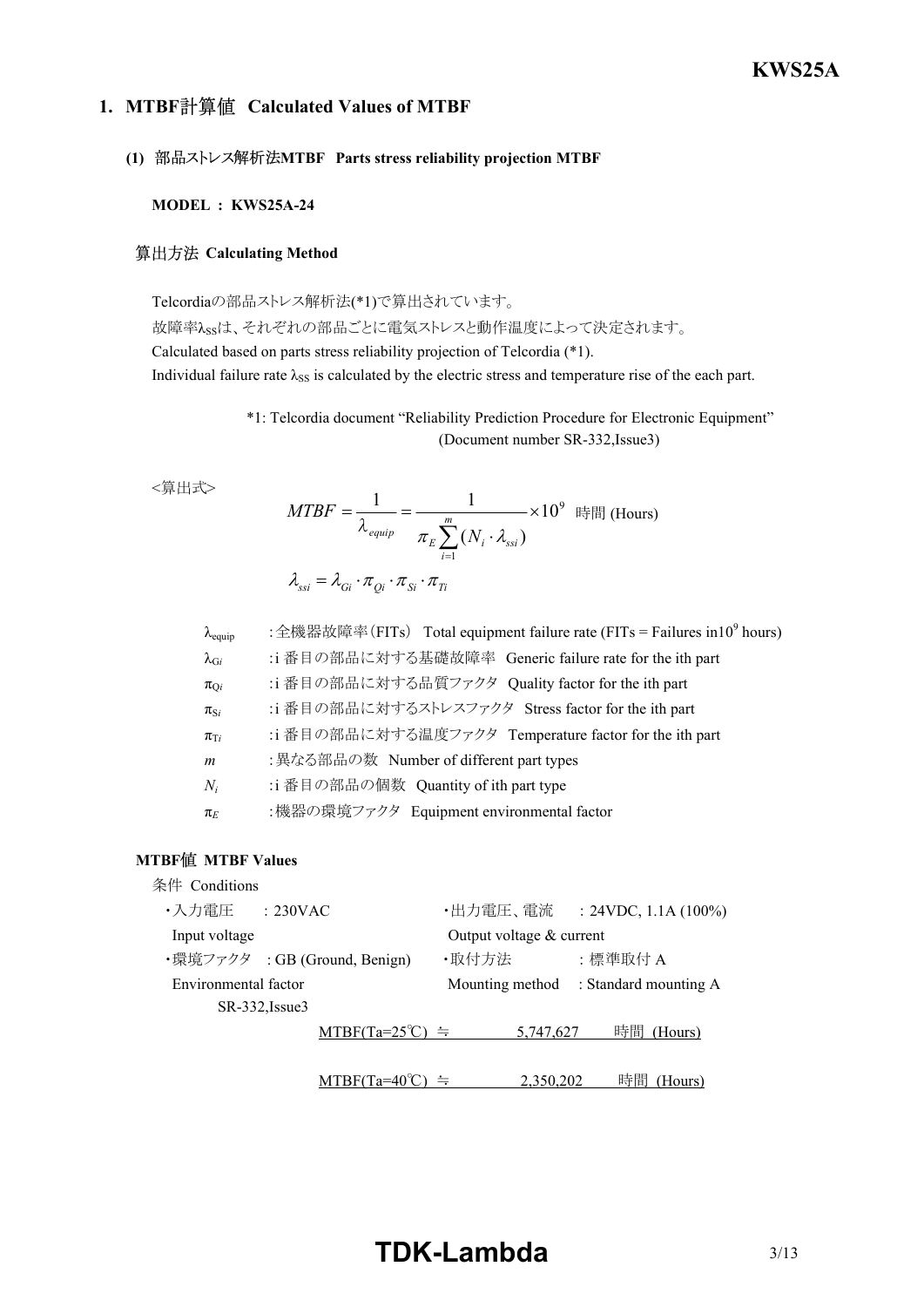### **(2) MTBF Part count reliability projection MTBF**

### **MODEL : KWS25A-24**

#### **算出方法 Calculating Method**

JEITA (RCR-9102B)の部品点数法で算出されています。 それぞれの部品ごとに、部品故障率λGが与えられ、各々の点数によって決定されます。 Calculated based on part count reliability projection of JEITA (RCR-9102B). Individual failure rates  $\lambda_G$  is given to each part and MTBF is calculated by the count of each part.

<算出式>

$$
MTBF = \frac{1}{\lambda_{\text{equip}}} \times 10^6 = \frac{1}{\sum_{i=1}^n n_i (\lambda_{\text{c}} \pi_{\text{c}})_i} \times 10^6 \text{ }\text{iff} \text{ } (\text{Hours})
$$

| $\lambda_{\text{equip}}$ | : 全機器故障率 (故障数 / $10^6$ 時間)                                     |
|--------------------------|----------------------------------------------------------------|
|                          | Total Equipment Failure Rate (Failure / 10 <sup>6</sup> Hours) |

- $\lambda_G$  : i 番目の同属部品に対する故障率 (故障数 / 10 $^6$ 時間) Generic Failure Rate for The ith Generic Part (Failure / 10<sup>6</sup>Hours)
- $n_i$ : i 番目の同属部品の個数 Quantity of ith Generic Part
- n : 異なった同属部品のカテゴリーの数 Number of Different Generic Part Categories
- $\pi_{Q}$  : i 番目の同属部品に対する品質ファクタ $(\pi_{Q}=1)$ Generic Quality Factor for The ith Generic Part  $(\pi_0=1)$

### **MTBF MTBF Values**

GF : 地上、固定 (Ground, Fixed)

#### RCR-9102B

MTBF ≒ 463,762 時間 (Hours)

# **TDK-Lambda** 4/13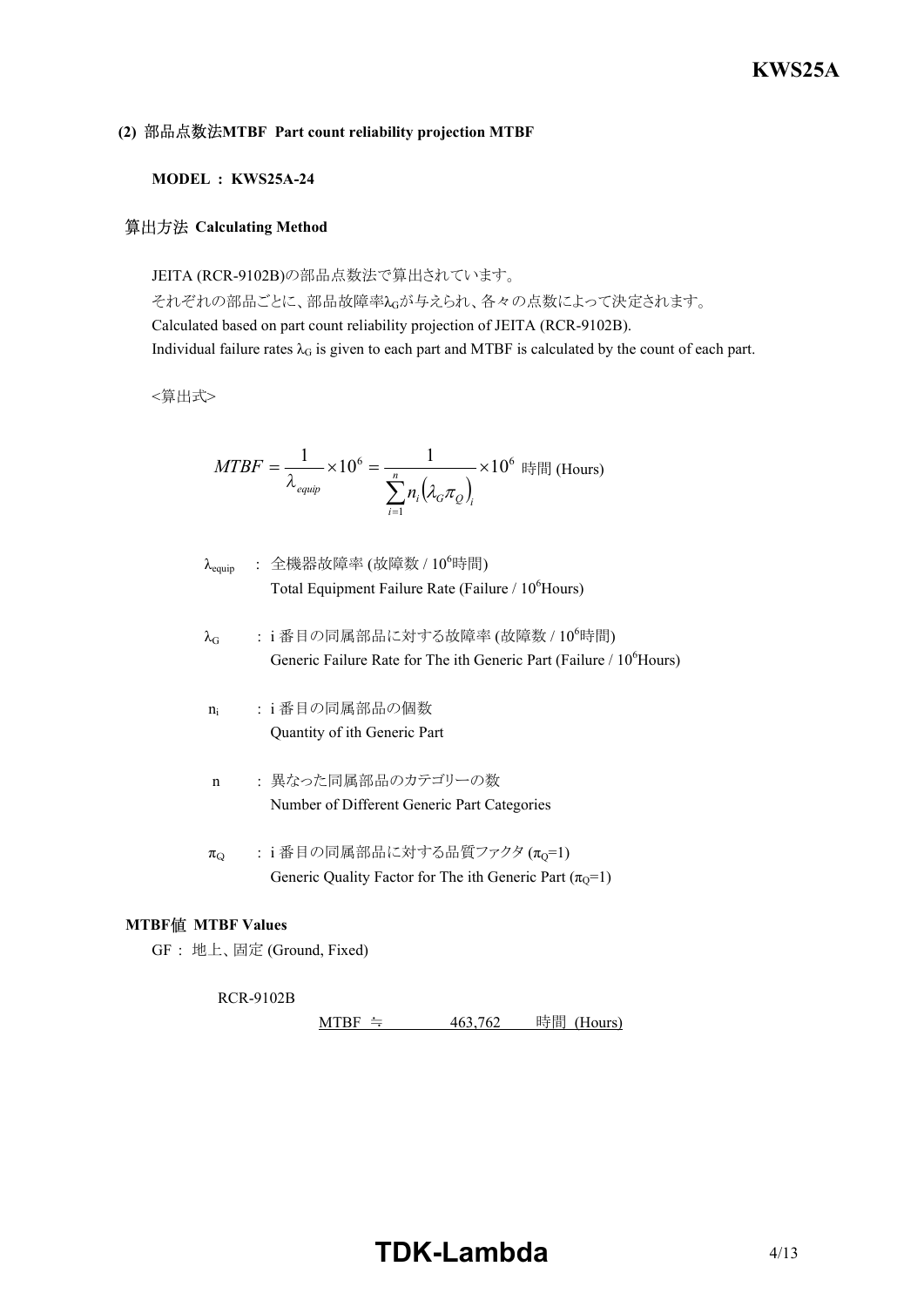### **2. 部品ディレーティング Components Derating**

#### **MODEL : KWS25A-5**

### **(1) Calculating Method**

(a) 測定方法 Measuring method

| 取付方法            | :標準取付 : A             | 周囲温度                     | :45 $^{\circ}$ C     |
|-----------------|-----------------------|--------------------------|----------------------|
| Mounting method | Standard mounting : A | Ambient temperature      |                      |
| 入力電圧            | $:100,200\text{VAC}$  | 出力電圧、電流                  | : 5VDC, 5A $(100\%)$ |
| Input voltage   |                       | Output voltage & current |                      |

(b) 半導体 Semiconductors

ケース温度、消費電力、熱抵抗より使用状態の接合点温度を求め最大定格、接合点温度との比較を 求めました。

Compared with maximum junction temperature and actual one which is calculated based on case temperature, power dissipation and thermal impedance.

(c) IC、抵抗、コンデンサ等 IC, Resistors, Capacitors, etc.

周囲温度、使用状態、消費電力など、個々の値は設計基準内に入っています。 Ambient temperature, operating condition, power dissipation and so on are within derating criteria.

(d) 熱抵抗算出方法 Calculating method of thermal impedance

$$
\theta j - c = \frac{Tj(max) - Tc}{Pj(max)} \qquad \theta j - l = \frac{Tj(max) - Tl}{Pj(max)}
$$

Tc : ディレーティングの始まるケース温度 一般に25°C

Case Temperature at Start Point of Derating;  $25^{\circ}$ C in General

Tl : ディレーティングの始まるリード温度 一般に25°C Lead Temperature at Start Point of Derating;  $25^{\circ}$ C in General

Pj(max) : 最大接合点(チャネル)損失 (Pch(max)) Maximum Junction (channel) Dissipation

Tj(max) : 最大接合点(チャネル)温度 (Tch(max)) Maximum Junction (channel) Temperature

- θjc : 接合点(チャネル)からケースまでの熱抵抗  $(\theta$ ch-c) Thermal Impedance between Junction (channel) and Case
- θj-l : 接合点(チャネル)からリードまでの熱抵抗
- $(\theta$ ch-l) Thermal Impedance between Junction (channel) and Lead

## **TDK-Lambda** 5/13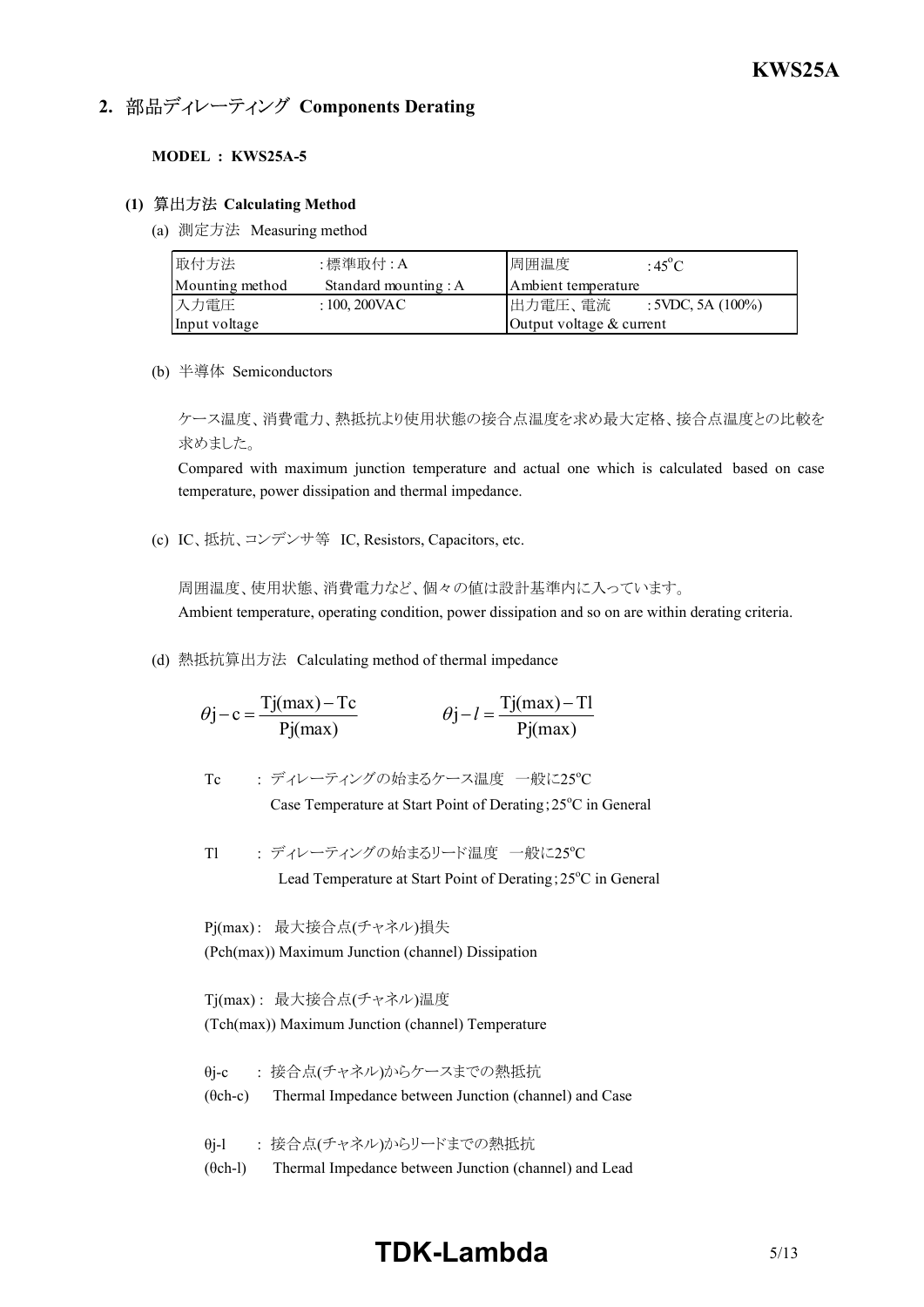| 部品番号<br>Location No.    | $V_{in} = 100$ VAC                                               | $Load = 100\%$                                     | $Ta = 45^{\circ}C$ |
|-------------------------|------------------------------------------------------------------|----------------------------------------------------|--------------------|
| Q1<br>TK8Q65W,S1Q       | Tch (max) = $150 °C$<br>$Pd = 0.79W$                             | $\theta$ ch-c = 1.57 °C/W<br>$\Delta Tc = 57.8$ °C | $Tc = 102.8 °C$    |
| <b>TOSHIBA</b>          | Tch = Tc + (( $\theta$ ch-c) × Pd) = 104.0 °C<br>$D.F. = 69.4\%$ |                                                    |                    |
| D <sub>10</sub> 1       | Tj (max) = $150 °C$                                              | $\theta$ j-l = 16 °C/W                             |                    |
| <b>TT208</b>            | $Pd = 0.66 W$                                                    | $\Delta T l = 60.8$ °C                             | $TI = 105.8 °C$    |
| <b>LITE-ON</b>          | $Tj = T1 + ((\theta j - 1) \times Pd) = 116.4$ °C                |                                                    |                    |
|                         | $D.F. = 77.6\%$                                                  |                                                    |                    |
| D <sub>102</sub>        | T <sub>j</sub> (max) = 175 °C                                    | $\theta$ j-l = 25 °C/W                             |                    |
| <b>S1JL</b>             | $Pd = 0.04 W$                                                    | $\Delta T l$ = 57.6 °C                             | $TI = 102.6 °C$    |
| <b>TSC</b>              | $Tj = Tl + ((\theta j - l) \times Pd) = 103.6 °C$                |                                                    |                    |
|                         | $D.F. = 59.2 \%$                                                 |                                                    |                    |
| D <sub>103</sub>        | Tj (max) = $150 °C$                                              | $\theta$ j-l = 35 °C/W                             |                    |
| <b>ES1DL</b>            | $Pd = 0.07 W$                                                    | $\Delta T l = 56.6$ °C                             | $TI = 101.6 °C$    |
| <b>TSC</b>              | $Tj = T1 + ((\theta j - 1) \times Pd) = 104.1$ °C                |                                                    |                    |
|                         | $D.F. = 69.4\%$                                                  |                                                    |                    |
| D51                     | T <sub>j</sub> (max) = $150 °C$                                  | $\theta$ j-c = 4.0 °C/W                            |                    |
| SBR4060CTFP             | $Pd = 2.21 W$                                                    | $\Delta Tc = 68.2$ °C                              | $Tc = 113.2 °C$    |
| <b>DIODES</b>           | $Tj = Tc + ((\theta j - c) \times Pd) = 122.0 °C$                |                                                    |                    |
|                         | $D.F. = 81.4\%$                                                  |                                                    |                    |
| A201<br><b>TL431RN3</b> | T <sub>j</sub> (max) = $150$ °C                                  | $\theta$ j-c = 50 °C/W                             |                    |
|                         | $Pd = 0.001 W$                                                   | $\Delta Tc = 46.1$ °C                              | $Tc = 91.1$ °C     |
| <b>CYS</b>              | $Tj = Tc + ((\theta j - c) \times Pd) = 91.2$ °C                 |                                                    |                    |
| <b>PC101</b>            | $D.F. = 60.8 \%$<br>Tj (max) = $125 °C$                          | $\theta$ j-c = 0.25 °C/mW                          |                    |
| <b>TLP291</b>           | $Pd = 0.83$ mW                                                   | $\Delta Tc = 46.1$ °C                              | $Tc = 91.1 °C$     |
| <b>TOSHIBA</b>          | $Tj = Tc + ((\theta j - c) \times Pd) = 91.3$ °C                 |                                                    |                    |
|                         | $D.F. = 73.0\%$                                                  |                                                    |                    |
|                         |                                                                  |                                                    |                    |

**(2) 部品ディレーティング表 Component Derating List**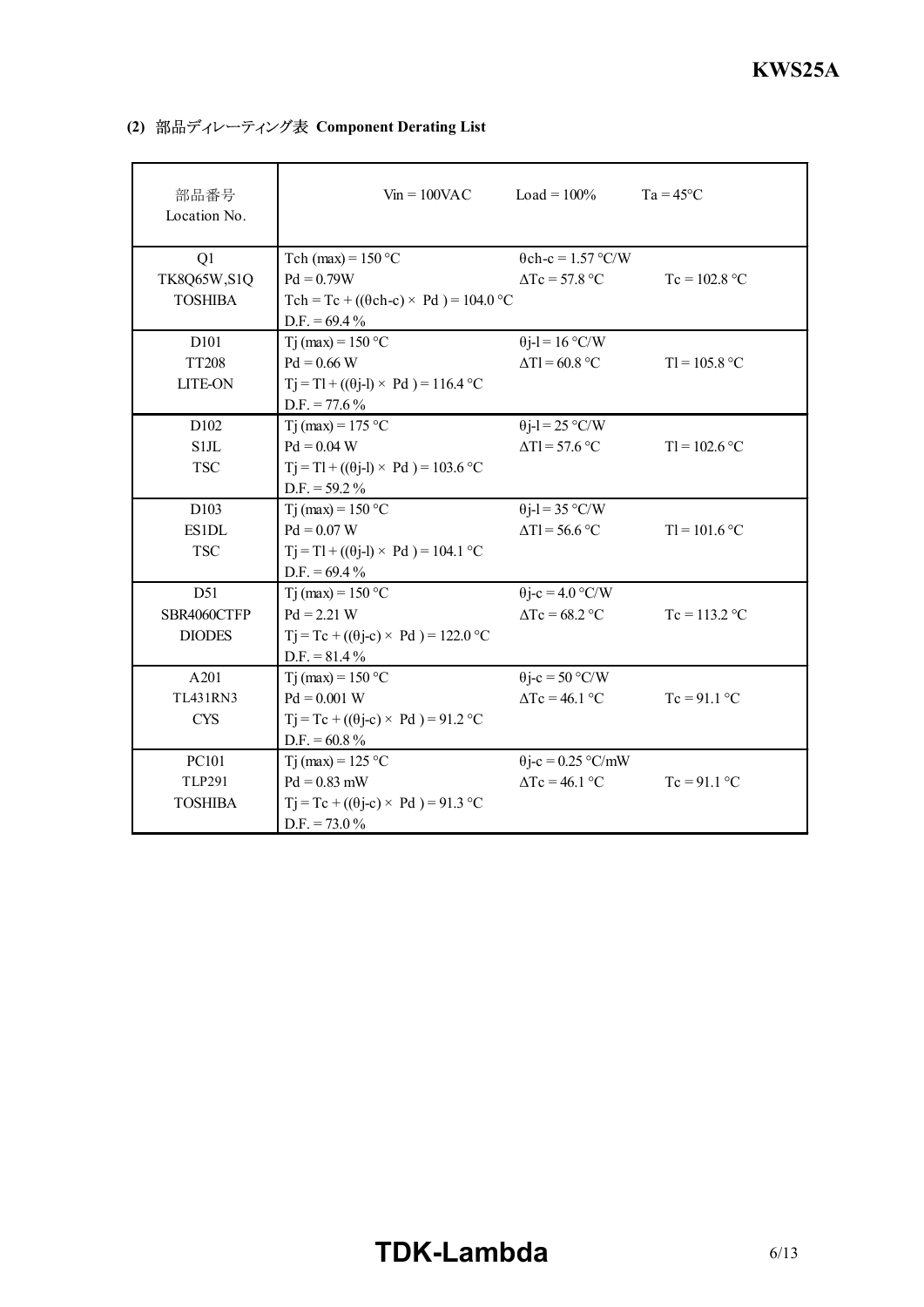| 部品番号<br>Location No. | $V_{in} = 200 \text{VAC}$ $\qquad \qquad$ Load = 100% |                           | $Ta = 45^{\circ}C$ |
|----------------------|-------------------------------------------------------|---------------------------|--------------------|
| Q1                   | Tch (max) = $150 °C$                                  | $\theta$ ch-c = 1.57 °C/W |                    |
| <b>TK8Q65W,S1Q</b>   | $Pd = 1.03 W$                                         | $\Delta Tc = 49.5$ °C     | $Tc = 94.5 °C$     |
| <b>TOSHIBA</b>       | Tch = Tc + (( $\theta$ ch-c) × Pd) = 96.1 °C          |                           |                    |
|                      | $D.F. = 64.1 \%$                                      |                           |                    |
| D <sub>101</sub>     | $Ti$ (max) = 150 °C                                   | $\theta$ j-l = 16 °C/W    |                    |
| <b>TT208</b>         | $Pd = 0.31 W$                                         | $\Delta T l$ = 43.3 °C    | $T1 = 88.3 °C$     |
| <b>LITE-ON</b>       | $Tj = Tl + ((\theta j - l) \times Pd) = 93.3$ °C      |                           |                    |
|                      | $D.F. = 62.2 \%$                                      |                           |                    |
| D <sub>102</sub>     | $Ti$ (max) = 175 °C                                   | $\theta$ j-l = 25 °C/W    |                    |
| S1JL                 | $Pd = 0.04 W$                                         | $\Delta T l$ = 47.5 °C    | $TI = 92.5 °C$     |
| <b>TSC</b>           | $Tj = T1 + ((\theta j - 1) \times Pd) = 93.5 °C$      |                           |                    |
|                      | $D.F. = 53.4\%$                                       |                           |                    |
| D103                 | Tj (max) = $150 °C$                                   | $\theta$ j-l = 35 °C/W    |                    |
| <b>ES1DL</b>         | $Pd = 0.07 W$                                         | $\Delta T$ l = 44.5 °C    | $T = 89.5 °C$      |
| <b>TSC</b>           | $Tj = T1 + ((\theta j - 1) \times Pd) = 92.0 °C$      |                           |                    |
|                      | $D.F. = 61.3 \%$                                      |                           |                    |
| D51                  | Tj (max) = $150 °C$                                   | $\theta$ j-c = 4.0 °C/W   |                    |
| SBR4060CTFP          | $Pd = 2.13 W$                                         | $\Delta Tc = 67.9$ °C     | $Tc = 112.9 °C$    |
| <b>DIODES</b>        | $Tj = Tc + ((\theta j - c) \times Pd) = 121.4$ °C     |                           |                    |
| A201                 | $D.F. = 80.9\%$<br>Tj (max) = $150 °C$                | $\theta$ j-c = 50 °C/W    |                    |
| <b>TI431RN3</b>      | $Pd = 0.001 W$                                        | $\Delta Tc = 44.8$ °C     | $Tc = 89.8 °C$     |
| <b>CYS</b>           | $Tj = Tc + ((\theta j - c) \times Pd) = 89.9$ °C      |                           |                    |
|                      | $D.F. = 60.0\%$                                       |                           |                    |
| <b>PC101</b>         | Tj (max) = $125$ °C                                   | $\theta$ j-c = 0.25 °C/mW |                    |
| <b>TLP291</b>        | $Pd = 0.87$ mW                                        | $\Delta Tc = 42.6$ °C     | $Tc = 87.6 °C$     |
| <b>TOSHIBA</b>       | $Tj = Tc + ((\theta j - c) \times Pd) = 87.8$ °C      |                           |                    |
|                      | $D.F. = 70.3 %$                                       |                           |                    |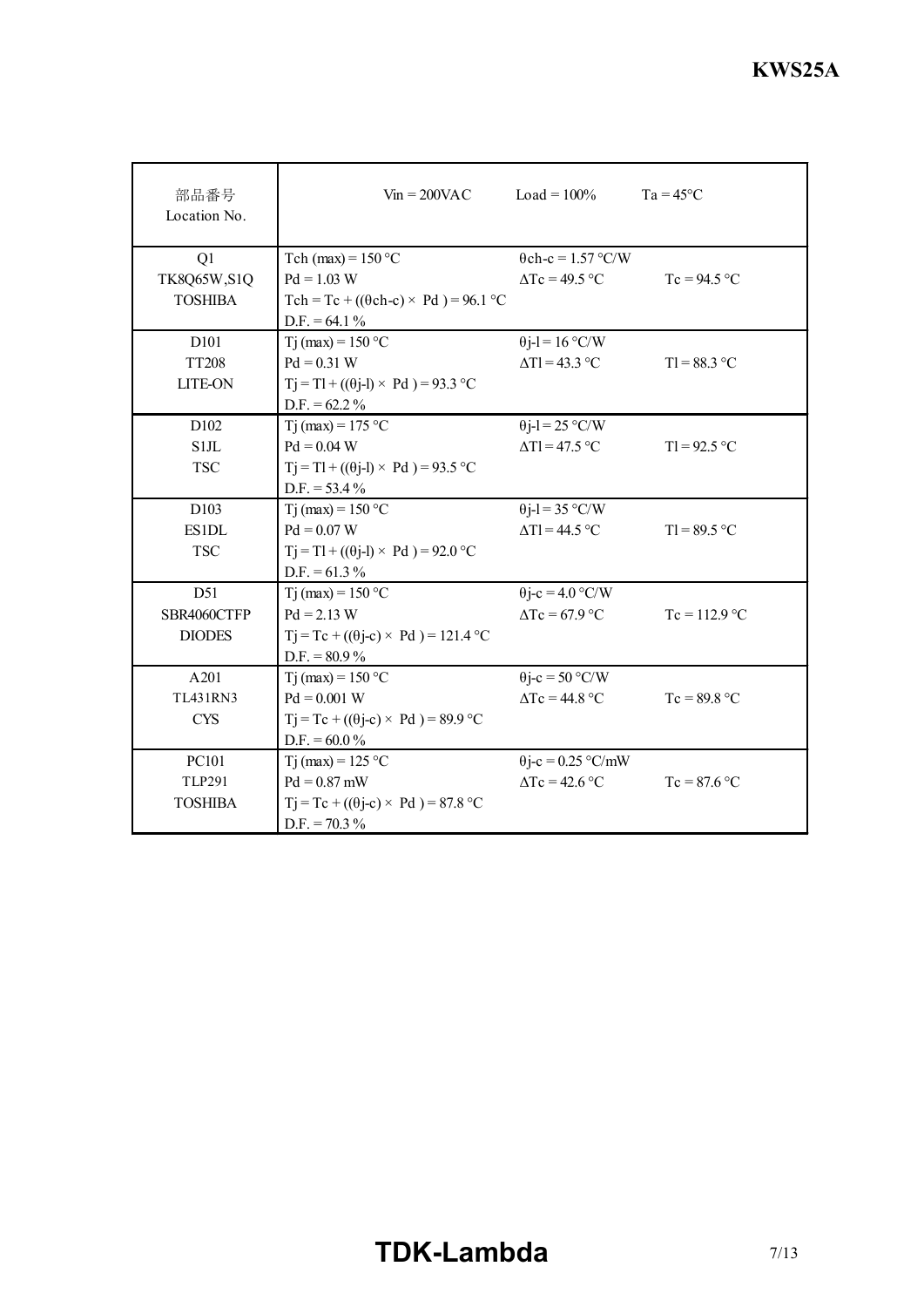#### *INSTRUCTION MANUAL* 3. 主要部品温度上昇值 Main Components Temperature Rise  $\Delta T$  List

### **MODEL : KWS25A-5**

### **(1) Measuring Conditions**



### **(2) Measuring Results**

|                   |                     |        | $\Delta T$ Temperature Rise (°C) |
|-------------------|---------------------|--------|----------------------------------|
|                   | 出力ディレーティング          | 100VAC | 200VAC                           |
|                   | Output Derating     |        | $Ta=45^{\circ}C$                 |
| 部品番号              | 部品名                 |        | 取付方向                             |
| Location No.      | Part name           |        | Mounting A                       |
| Q1                | <b>MOS FET</b>      | 57.8   | 49.5                             |
| D <sub>10</sub> 1 | <b>BRIDGE DIODE</b> | 60.8   | 43.3                             |
| D <sub>102</sub>  | <b>DIODE</b>        | 57.6   | 47.5                             |
| D <sub>103</sub>  | <b>DIODE</b>        | 56.6   | 44.5                             |
| D51               | <b>SBD</b>          | 68.2   | 67.9                             |
| T1                | <b>TRANS</b>        | 57.6   | 56.2                             |
| L1                | <b>CHOKE COIL</b>   | 49.1   | 34.4                             |
| L51               | <b>CHOKE COIL</b>   | 54.2   | 53.5                             |
| C <sub>2</sub>    | <b>ECAP</b>         | 46.1   | 40.3                             |
| C <sub>208</sub>  | <b>ECAP</b>         | 49.6   | 48.9                             |
| A101              | <b>CHIP IC</b>      | 52.8   | 41.3                             |
| A201              | SHUNT REGULATOR IC  | 46.1   | 44.8                             |
| PC101             | PHOTO COUPLER       | 46.1   | 42.6                             |

# **TDK-Lambda** 8/13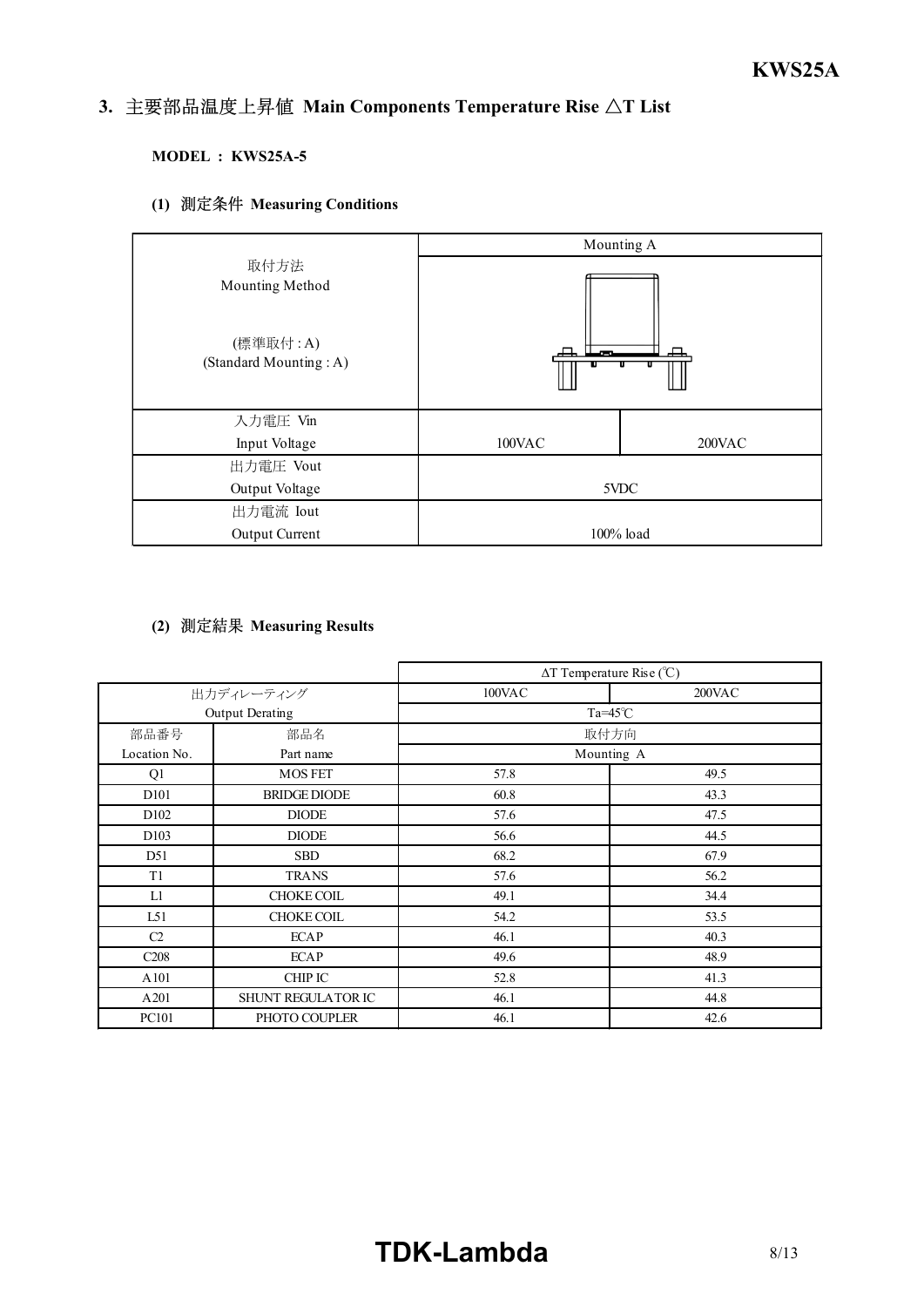### **4.** 電解コンデンサ推定寿命計算値 Electrolytic Capacitor Lifetime



上記推定寿命は、弊社計算方法により算出した値であり、封口ゴムの劣化等の影響を含めておりません。 The lifetime is calculated based on our method and doesn't include the seal rubber degradation effect etc.

# **TDK-Lambda** 9/13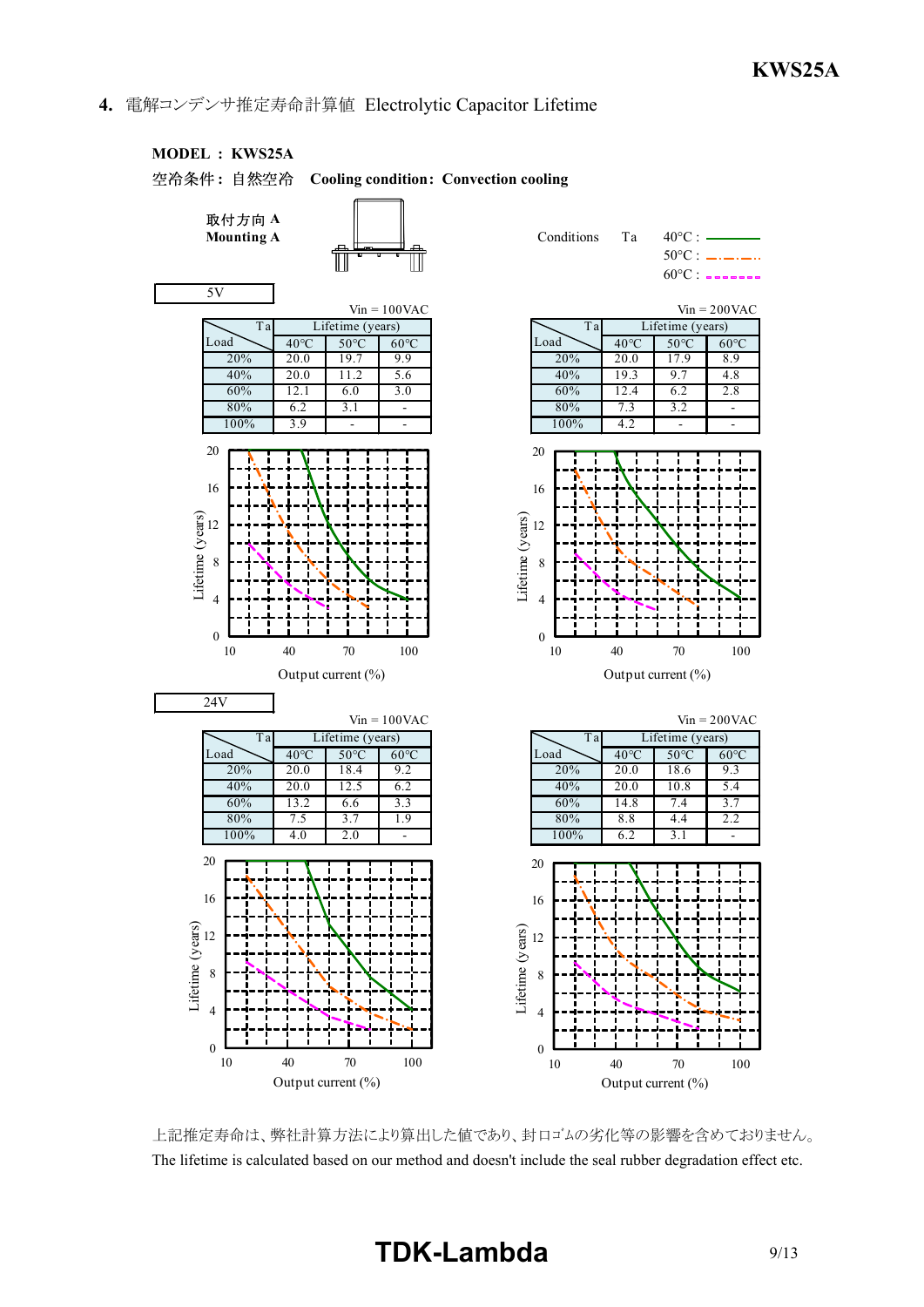### **5. アブノーマル試験 Abnormal Test**

### **MODEL : KWS25A-5**

### **(1) Test Conditions**

Input :  $265VAC$  Output :  $5V$ ,  $100\%$  load Ta :  $25^{\circ}C$ 

### **(2) Test Results** (Da : Damaged)

 $\mathsf{r}$ 

|                                      | Test position    |                    |                                | Test<br>mode        | Test result           |             |                                  |         |         |                          |                                     |        |        |                                              |                     |                     |                          |  |  |  |  |  |
|--------------------------------------|------------------|--------------------|--------------------------------|---------------------|-----------------------|-------------|----------------------------------|---------|---------|--------------------------|-------------------------------------|--------|--------|----------------------------------------------|---------------------|---------------------|--------------------------|--|--|--|--|--|
|                                      |                  |                    |                                |                     | $\rm{a}$              | $\mathbf b$ | $\mathbf c$                      | $\rm d$ | $\rm e$ | $\mathbf f$              | g                                   | h      | I      |                                              | k                   | 1                   |                          |  |  |  |  |  |
| No.                                  | Location<br>No.  | Test<br>point      | Short                          | Open                | $\operatorname{Fire}$ | Smoke       | $_{\mbox{\footnotesize{Burst}}}$ | Smell   | Red hot | Damaged                  | Fuse blown                          | O.V.P. | O.C.P. | No output                                    | No change           | Others              | Note                     |  |  |  |  |  |
| $\mathbf{1}$                         | C <sub>2</sub>   |                    | O                              |                     |                       |             |                                  |         |         | $\circ$                  | O                                   |        |        | O                                            |                     |                     | Da: D101                 |  |  |  |  |  |
| $\overline{2}$                       |                  |                    |                                | $\circlearrowright$ |                       |             |                                  |         |         | $\circ$                  | $\bigcirc$                          |        |        | $\bigcirc$                                   |                     |                     | Da: A101, Q1             |  |  |  |  |  |
| 3                                    | C50              |                    | O                              |                     |                       |             |                                  |         |         |                          |                                     |        |        |                                              |                     | O                   | EMI worsen               |  |  |  |  |  |
| $\overline{4}$                       |                  |                    |                                | $\circ$             |                       |             |                                  |         |         |                          |                                     |        |        |                                              |                     | $\circlearrowright$ | EMI worsen               |  |  |  |  |  |
| 5                                    | C <sub>208</sub> |                    | O                              |                     |                       |             |                                  |         |         |                          |                                     |        |        | O                                            |                     |                     |                          |  |  |  |  |  |
| $\overline{6}$                       |                  |                    |                                | О                   |                       |             |                                  |         |         |                          |                                     |        |        |                                              |                     | $\bigcirc$          | Output ripple increase   |  |  |  |  |  |
| $\boldsymbol{7}$<br>$\boldsymbol{8}$ |                  | AC-AC<br>AC-DC     | O<br>$\circ$                   |                     |                       |             |                                  |         |         | O                        | O<br>$\circ$                        |        |        | O<br>$\bigcirc$                              |                     |                     | Da: D101                 |  |  |  |  |  |
| 9                                    | D101             | $DC-DC$            | O                              |                     |                       |             |                                  |         |         | $\circ$                  | O                                   |        |        | O                                            |                     |                     | $\overline{Da: D101}$    |  |  |  |  |  |
| 10                                   |                  | AC                 |                                | $\circlearrowright$ |                       |             |                                  |         |         |                          |                                     |        |        | $\bigcirc$                                   |                     |                     |                          |  |  |  |  |  |
| 11                                   |                  | $DC$               |                                | $\bigcirc$          |                       |             |                                  |         |         |                          |                                     |        |        | $\bigcirc$                                   |                     |                     |                          |  |  |  |  |  |
| 12                                   |                  | $A-K$              | $\overline{\bigcirc}$          |                     |                       |             |                                  |         |         | $\circlearrowright$      | О                                   |        |        | $\overline{O}$                               |                     |                     | Da: Q1                   |  |  |  |  |  |
| 13                                   | D102             | A/K                |                                | $\circ$             |                       |             |                                  |         |         |                          |                                     |        |        |                                              | О                   |                     |                          |  |  |  |  |  |
| 14                                   |                  | $A-K$              | О                              |                     |                       |             |                                  |         |         |                          |                                     |        | О      | 0                                            |                     |                     | Hiccup                   |  |  |  |  |  |
| 15                                   | D51              | A/K                |                                | O                   |                       |             |                                  |         |         |                          |                                     |        |        | O                                            |                     |                     |                          |  |  |  |  |  |
| 16                                   |                  | $D-S$              | $\circlearrowright$            |                     |                       |             |                                  |         |         | $\circlearrowright$      | $\circlearrowright$                 |        |        | $\bigcirc$                                   |                     |                     | Da: D101, Z102           |  |  |  |  |  |
| 17                                   |                  | $D-G$              | O                              |                     |                       |             |                                  |         |         | $\circ$                  | O                                   |        |        | O                                            |                     |                     | Da: D101, Z102, Q1       |  |  |  |  |  |
| 18                                   | Q1               | $G-S$              | $\bigcirc$                     |                     |                       |             |                                  |         |         |                          |                                     |        |        | $\bigcirc$                                   |                     |                     |                          |  |  |  |  |  |
| 19                                   |                  | D                  |                                | O                   |                       |             |                                  |         |         |                          |                                     |        |        | $\circlearrowright$                          |                     |                     |                          |  |  |  |  |  |
| 20                                   |                  | S                  |                                | $\circ$             |                       |             |                                  |         |         |                          |                                     |        |        | $\bigcirc$                                   |                     |                     |                          |  |  |  |  |  |
| 21                                   |                  | ${\bf G}$          |                                | O                   |                       |             |                                  |         |         | $\circ$                  | O                                   |        |        | O                                            |                     |                     | Da: D101                 |  |  |  |  |  |
| 22<br>23                             |                  | $1 - 2$<br>$2 - 3$ | O                              |                     |                       |             |                                  |         |         |                          |                                     |        |        | 0                                            |                     |                     |                          |  |  |  |  |  |
| 24                                   |                  | $3-4$              | O<br>$\circ$                   |                     |                       |             |                                  |         |         |                          |                                     |        |        | $\circlearrowright$<br>$\overline{\circ}$    |                     |                     |                          |  |  |  |  |  |
| 25                                   |                  | $5 - 6$            | $\circlearrowright$            |                     |                       |             |                                  |         |         |                          |                                     |        |        |                                              | $\circlearrowright$ |                     |                          |  |  |  |  |  |
| 26                                   |                  | $6 - 7$            | $\circ$                        |                     |                       |             |                                  |         |         |                          |                                     |        |        |                                              | 0                   |                     |                          |  |  |  |  |  |
| $27\,$                               |                  | $7 - 8$            | $\bigcirc$                     |                     |                       |             |                                  |         |         |                          |                                     |        |        | $\bigcirc$                                   |                     |                     |                          |  |  |  |  |  |
| 28                                   |                  | $\mathbf{1}$       |                                | $\circlearrowright$ |                       |             |                                  |         |         |                          |                                     |        |        | $\overline{\circ}$                           |                     |                     |                          |  |  |  |  |  |
| 29                                   | A101             | $\overline{c}$     |                                | $\circlearrowright$ |                       |             |                                  |         |         |                          |                                     | O      |        |                                              |                     | О                   | Hiccup                   |  |  |  |  |  |
| 30                                   |                  | $\mathfrak{Z}$     |                                | $\circlearrowright$ |                       |             |                                  |         |         |                          |                                     |        |        | О                                            |                     |                     |                          |  |  |  |  |  |
| 31                                   |                  | $\overline{4}$     |                                | $\circ$             |                       |             |                                  |         |         |                          |                                     |        |        | $\bigcirc$                                   |                     |                     |                          |  |  |  |  |  |
| 32                                   |                  | 5                  |                                | $\circ$             |                       |             |                                  |         |         |                          |                                     |        |        |                                              | O                   | $\bigcirc$          | Can not restart          |  |  |  |  |  |
| 33                                   |                  | 6                  |                                | О                   |                       |             |                                  |         |         |                          |                                     |        |        |                                              | Ο                   |                     |                          |  |  |  |  |  |
| 34                                   |                  | $\overline{7}$     |                                | О                   |                       |             |                                  |         |         |                          |                                     |        |        | О                                            |                     |                     |                          |  |  |  |  |  |
| $\overline{35}$                      |                  | 8                  |                                | $\cap$              |                       |             |                                  |         |         |                          |                                     |        |        | $\cap$                                       |                     |                     |                          |  |  |  |  |  |
| 36<br>37                             |                  | $1 - 2$<br>$2 - 3$ | $\circlearrowright$            |                     |                       |             |                                  |         |         | $\circ$                  | $\overline{\bigcirc}$               |        |        | $\circ$                                      |                     |                     | Da: D101                 |  |  |  |  |  |
| 38                                   |                  | $3-1$              | $\circlearrowright$<br>$\circ$ |                     |                       |             |                                  |         |         | $\bigcirc$<br>$\bigcirc$ | $\bigcirc$<br>$\overline{\bigcirc}$ |        |        | $\circlearrowright$<br>$\overline{\bigcirc}$ |                     |                     | Da: D101<br>Da: D101, Q1 |  |  |  |  |  |
| 39                                   |                  | $4 - 5$            | $\circlearrowright$            |                     |                       |             |                                  |         |         | $\circ$                  | $\bigcirc$                          |        |        | $\circlearrowright$                          |                     |                     | Da: D101, Q1             |  |  |  |  |  |
| 40                                   | $\rm T1$         | $FL1-FL2$          | $\overline{\bigcirc}$          |                     |                       |             |                                  |         |         |                          |                                     |        |        | $\overline{O}$                               |                     |                     |                          |  |  |  |  |  |
| 41                                   |                  | 1/3                |                                | $\bigcirc$          |                       |             |                                  |         |         |                          |                                     |        |        | $\bigcirc$                                   |                     |                     |                          |  |  |  |  |  |
| 42                                   |                  | 4/5                |                                | $\circ$             |                       |             |                                  |         |         |                          |                                     |        |        |                                              |                     | $\bigcirc$          | Hiccup                   |  |  |  |  |  |
| 43                                   |                  | FL1/FL2            |                                | $\circ$             |                       |             |                                  |         |         |                          |                                     |        |        | $\circlearrowright$                          |                     |                     |                          |  |  |  |  |  |
| 44                                   |                  | $1-6$              | $\bigcirc$                     |                     |                       |             |                                  |         |         |                          | $\bigcirc$                          |        |        | $\bigcirc$                                   |                     |                     |                          |  |  |  |  |  |
| 45                                   | L1               | $7 - 12$           | $\circlearrowright$            |                     |                       |             |                                  |         |         |                          | $\bigcirc$                          |        |        | $\circlearrowright$                          |                     |                     |                          |  |  |  |  |  |
| 46                                   |                  | 1/6                |                                | $\bigcirc$          |                       |             |                                  |         |         |                          |                                     |        |        | $\bigcirc$                                   |                     |                     |                          |  |  |  |  |  |
| 47                                   |                  | 7/12               |                                | $\bigcirc$          |                       |             |                                  |         |         |                          |                                     |        |        | $\circlearrowright$                          |                     |                     |                          |  |  |  |  |  |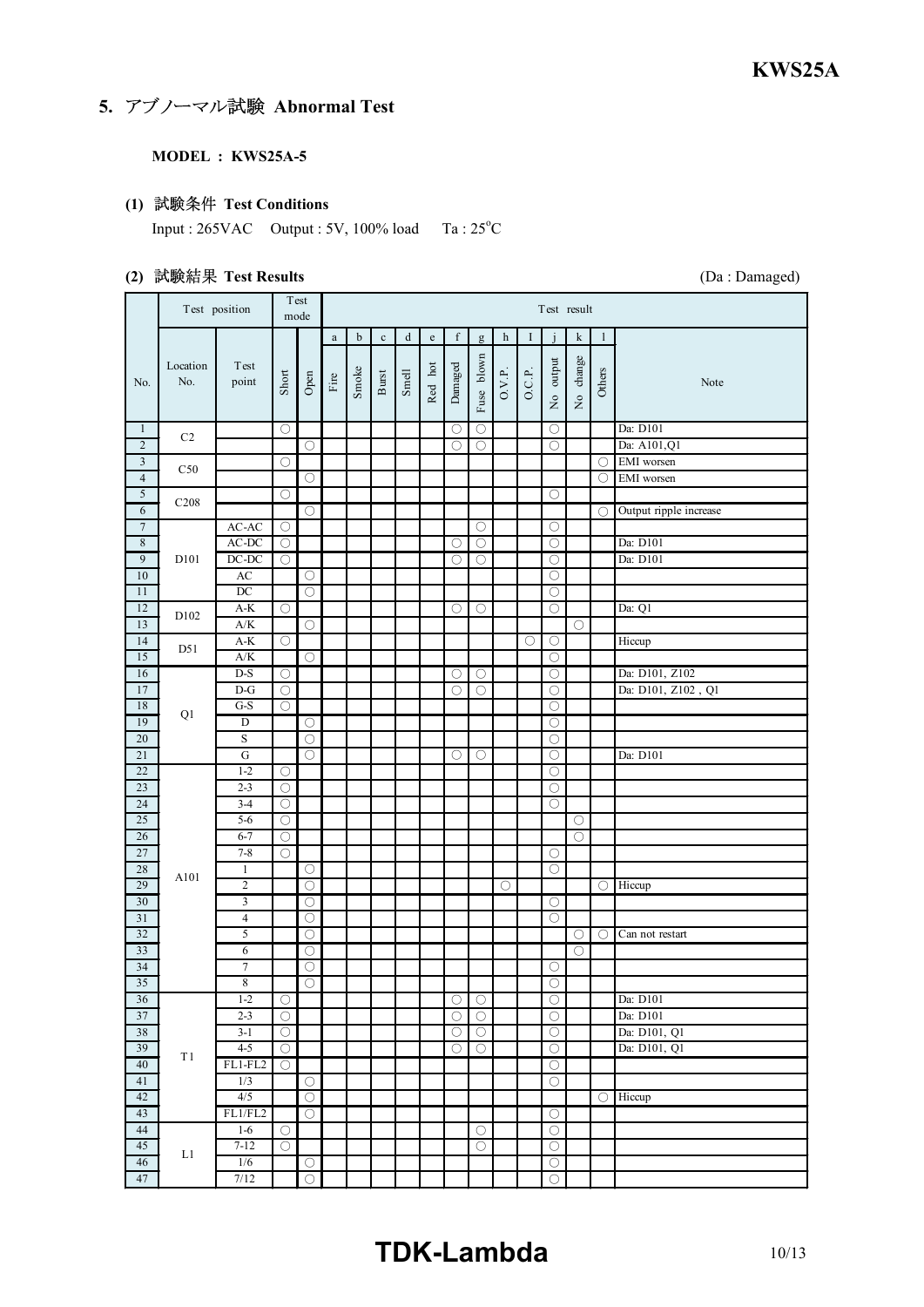### **6. Vibration Test**

**MODEL : KWS25A**

### **(1) Vibration Test Class**

掃引振動数耐久試験 Frequency variable endurance test

### **(2) Equipment Used**

SHINKEN (株) 製 G14-701 SHINKEN CORP.

### **(3) Test Conditions**

| ・周波数範囲          | : $10 \sim 55$ Hz                             | ・振動方向       | X, Y, Z     |
|-----------------|-----------------------------------------------|-------------|-------------|
| Sweep frequency |                                               | Direction   |             |
| · 掃引時間          | : 1.0分間                                       | ・試験時間       | :各方向共 1時間   |
| Sweep time      | $1.0$ min                                     | Sweep count | 1 hour each |
| ・振幅             | : $-\bar{x}$ 1.65mm <sub>p-p</sub> (Max. 10G) |             |             |
| Amplitude       | Constant                                      |             |             |

### **(4) Test Method**



### **(5) Acceptable Conditions**

1.破損しない事

Not to be broken.

2.試験後の出力に異常がない事

No abnormal output after test.

**(6) Test Results**

合格 OK

# **TDK-Lambda** 11/13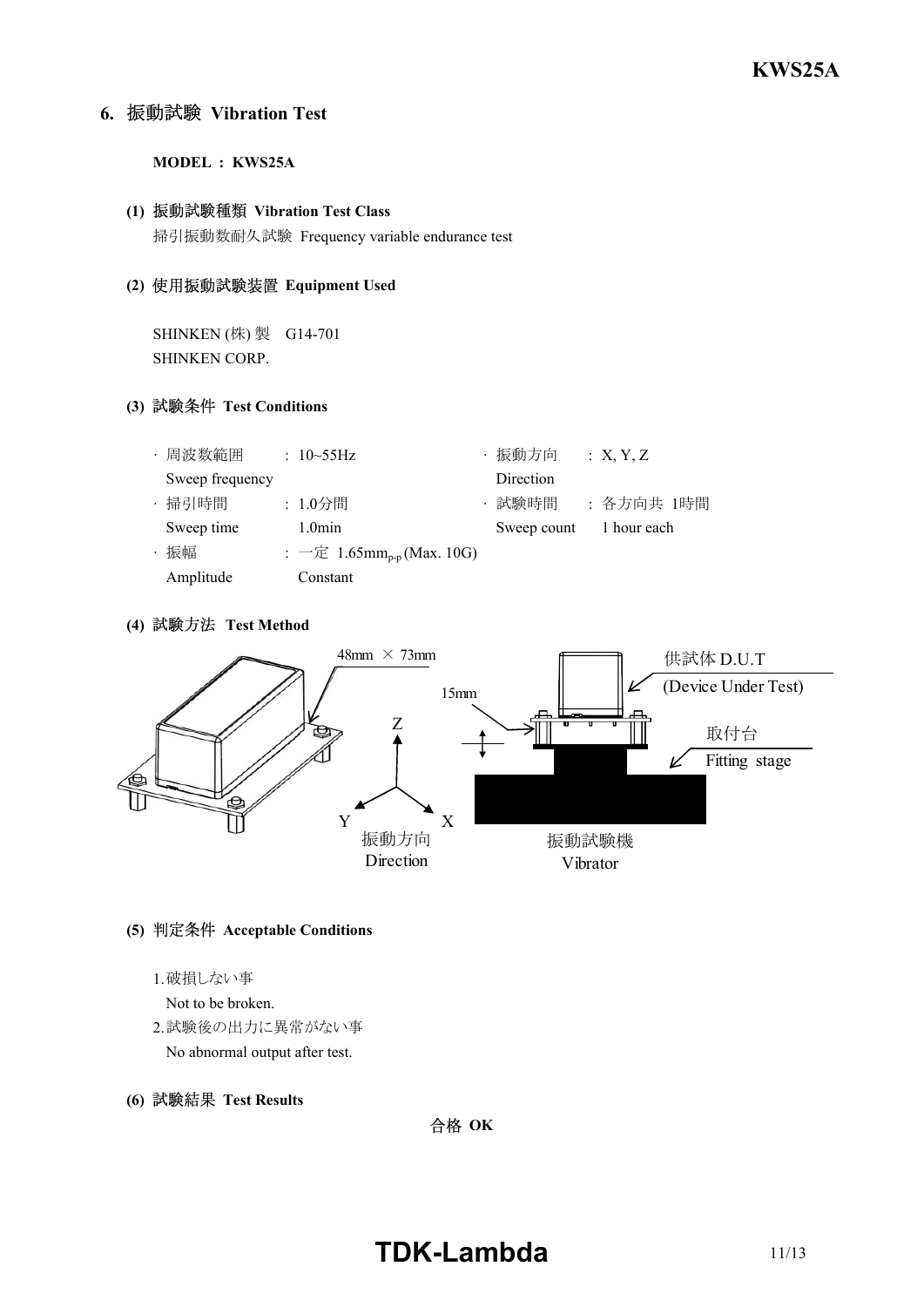### **7. ノイズシミュレート試験 Noise Simulate Test**

### **MODEL : KWS25A**

#### **(1) Test Circuit and Equipment**



Equipment Used (Noise simulator) ノイズ研究所製 INS410 Noise Laboratory Co.,LTD

### **(2) Test Conditions**

| ・入力電圧               | $: 100, 230$ VAC    | ・ノイズ雷圧         | : $0\sim2kV$               |
|---------------------|---------------------|----------------|----------------------------|
| Input voltage       |                     | Noise level    |                            |
| · 出力電圧              | : 定格                | ・位相            | : $0 \sim 360 \text{ deg}$ |
| Output voltage      | Rated               | Phase          |                            |
| · 出力電流              | $: 0\%, 100\%$      | ・極性            | $: +,-$                    |
| Output current      |                     | Polarity       |                            |
| · 周囲温度              | $: 25^{\circ}C$     | ・印加モード         | ・ノーマル                      |
| Ambient temperature |                     | Mode           | Normal                     |
| ・パルス幅               | : $50 \sim 1000$ ns | ・トリガ選択         | $:$ Line                   |
| Pulse width         |                     | Trigger select |                            |

### **(3) Acceptable Conditions**

1.試験中、5%を超える出力電圧の変動のない事

The regulation of output voltage must not exceed 5% of initial value during test.

- 2.試験後の出力電圧は初期値から変動していない事 The output voltage must be within the regulation of specification after the test.
- 3.発煙・発火のない事 Smoke and fire are not allowed.
- **(4) Test Results**

合格 OK

# **TDK-Lambda** 12/13